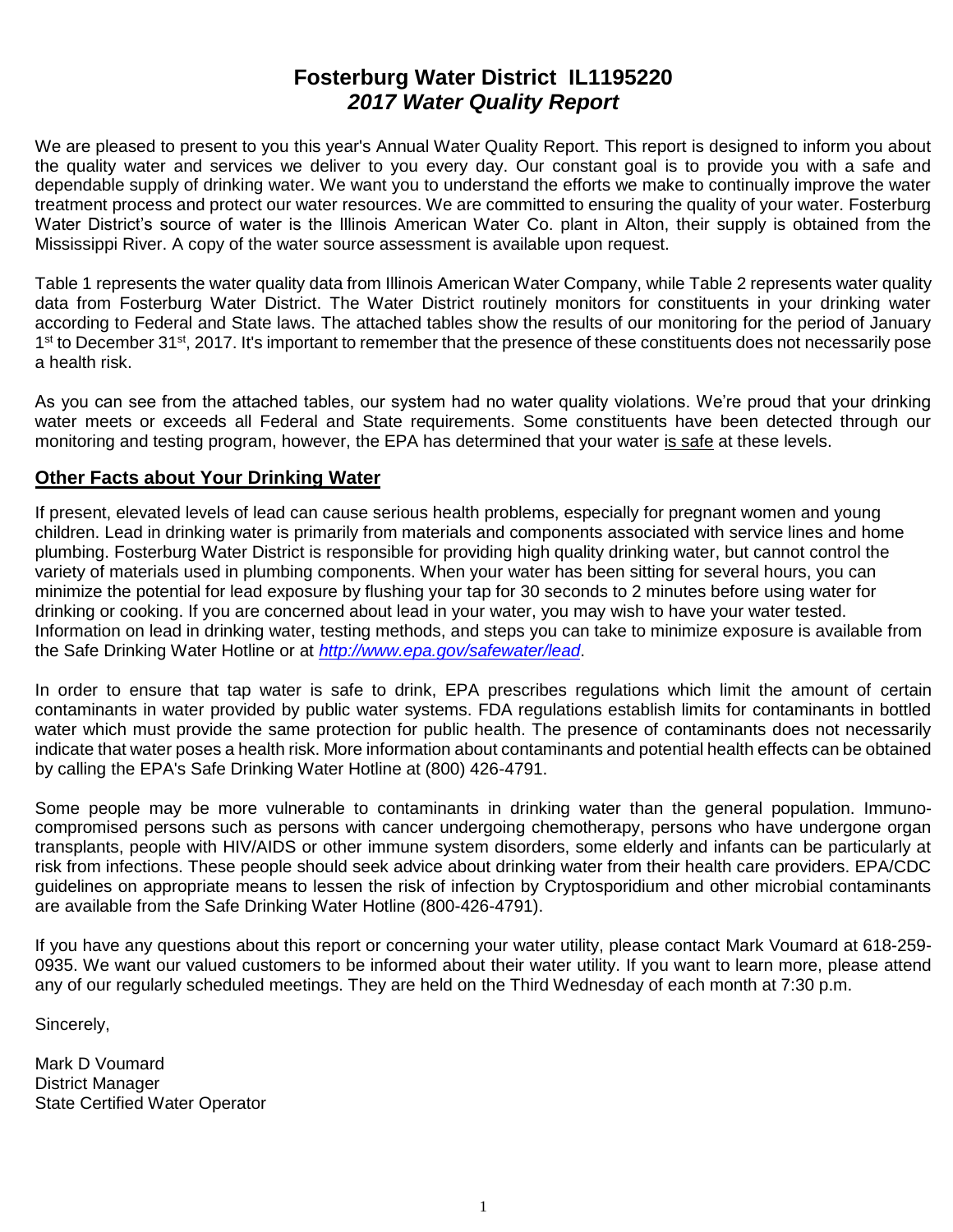# **TABLE 1 2017 Water Quality Data**

| <b>Parameter</b> (unit of measurement)<br>Typical Source                                                                                                      | <b>MCL</b> | <b>MCGL</b> | Amount<br><b>Detected</b> | <b>Range of Detects</b> | <b>Violation</b> |
|---------------------------------------------------------------------------------------------------------------------------------------------------------------|------------|-------------|---------------------------|-------------------------|------------------|
| <b>State Regulated Chemicals</b>                                                                                                                              |            |             |                           |                         |                  |
| <b>Inorganic Chemicals</b><br>Nitrate (As Nitrogen) (ppm)<br>Run off from fertilizer use; Leaching from septic tanks,<br>sewage; Erosion of natural deposits. | 10         | 10          | 5                         | $4.56 - 4.56$           | No.              |
| Arsenic:<br>Erosion of natural deposits, run off from orchards; run off<br>from glass electronics production wastes                                           | 10         | 0           |                           | $1.0 - 1.0$             | No.              |
| Fluoride (ppm)<br>Water additive which promotes strong teeth                                                                                                  | 4.0        | 4.0         | .7                        | .71 - .76               | No.              |
| Sodium (ppm)<br>Erosion of naturally occurring deposits; Used as water<br>softener.                                                                           | N/A        | N/A         | 33                        | $32.8 - 32.8$           | No               |
|                                                                                                                                                               |            |             |                           |                         |                  |

### *IL AMERICAN WATER COMPANY-ALTON* (1195150)

| Turbidity<br>(Units)                                             | Limit<br><b>Treatment</b><br>technique | Level<br><b>Detected</b> | <b>Violation</b> |
|------------------------------------------------------------------|----------------------------------------|--------------------------|------------------|
| Highest single measurement (<br>NTU) (%,0.3 NTU)<br>Soil run off | 1 NTU                                  | .099 NTU                 | No               |
| Lowest monthly % meeting limit<br>Soil run off                   | .3 NTU                                 | 100%                     | No               |

## **2017 Source Water Assessment Summary**

Illinois EPA considers all surface water sources of community water supply to be susceptible to potential pollution problems, hence, the reason for mandatory treatment for all surface water supplies in Illinois. Mandatory treatment includes coagulation, sedimentation, filtration, and disinfection. The Alton Water Treatment Facility draws surface water for treatment from the Mississippi River. The Mississippi River is subject to a variety of influences including agricultural, municipal, and industrial activities. Farm chemicals may be seasonally elevated in the river. Extensive monitoring and treatment ensure high-quality water service regardless of variations in the source water.

The Illinois Environmental Protection Agency (IEPA) has completed a source water assessment for the Alton system and a copy is available upon request by calling Sarah Boyd, Water Quality Supervisor at 618-874-2408. To view a summary version of the completed Source Water Assessments, including: Importance of Source Water; Susceptibility to contamination Determination; and documentation / recommendation of Source Water Protection Efforts, you may access the Illinois EPA website at [http://www.epa.state.il.us/cgi-bin/wp/swap-fact-sheets.pl.](http://www.epa.state.il.us/cgi-bin/wp/swap-fact-sheets.pl)

The sources of drinking water (both tap water and bottled water) include rivers, lakes, streams, ponds, reservoirs, springs, and wells. As water travels over the surface of the land or through the ground, it dissolves naturally-occurring minerals and, in some cases, radioactive material, and can pick up substances resulting from the presence of animals or from human activity. Contaminants that may be present in source water include: - Microbial contaminants, Inorganic contaminants, Pesticides and herbicides, Organic chemical contaminants, and Radioactive contaminants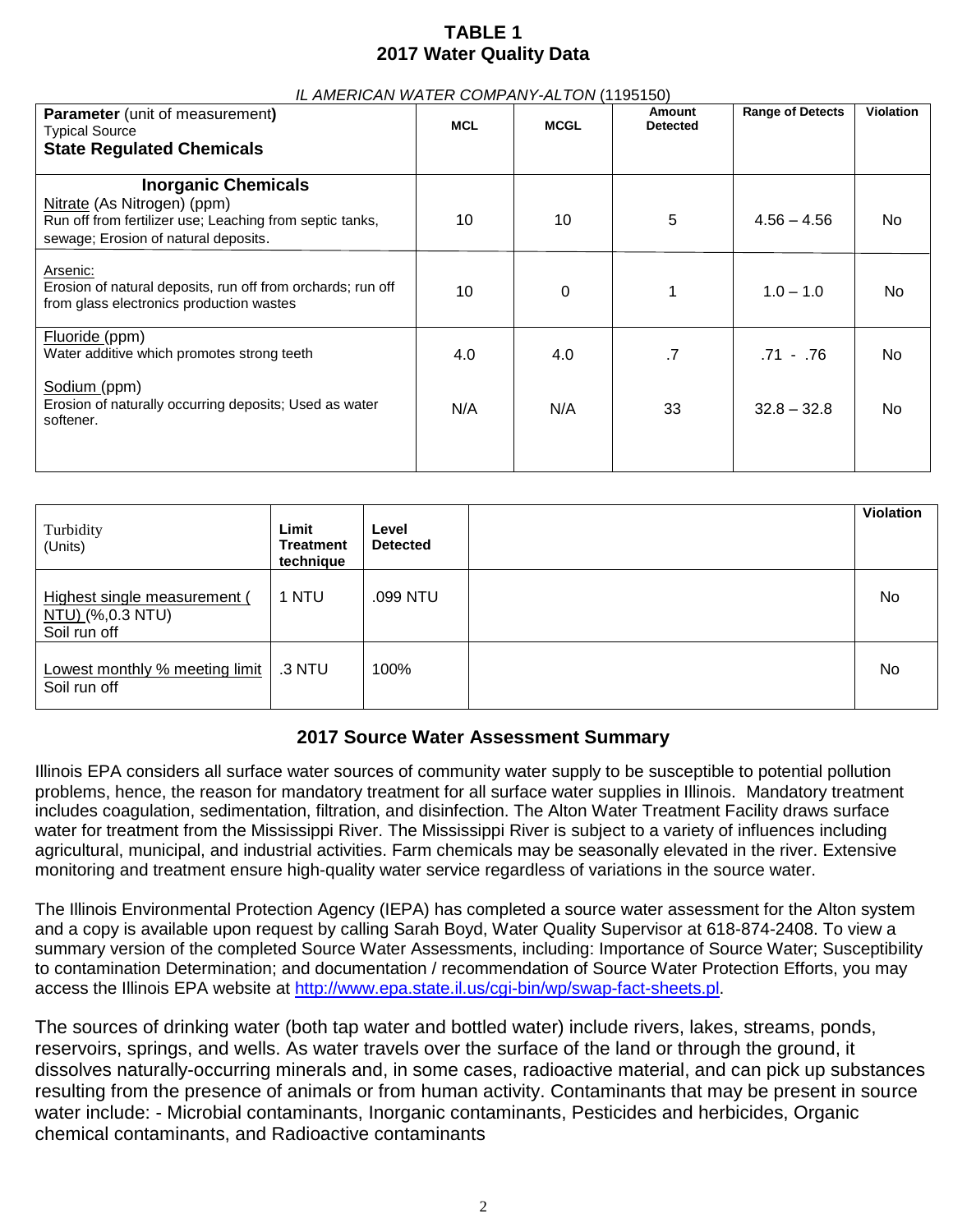## **TABLE 2 2017 Water Quality Data**

| FOSTERBURG WATER DISTRICT (1195220)                                                                   |      |             |                             |                  |                                |                         |                  |            |
|-------------------------------------------------------------------------------------------------------|------|-------------|-----------------------------|------------------|--------------------------------|-------------------------|------------------|------------|
| <b>Disinfection/Disinfectant By-Products</b>                                                          |      |             | <b>MCLG</b>                 | <b>MCL</b>       | <b>Highest Level</b>           | <b>Range of Detects</b> | <b>Violation</b> |            |
| TTHM'S (Total Trihalomethane) (ppb)<br>By-product of drinking water disinfection                      |      |             | N/A                         | 80               | 68                             | $23.1 - 60.7$           | No.              |            |
| <u> Total Haloacetic Acids</u> (HAA <sub>5</sub> ) (ppb)<br>By-product of drinking water disinfection |      | N/A         | 60                          | 46               | $14.7 - 41.8$                  | No.                     |                  |            |
| <b>Chloramines</b><br>Water additive used to control microbes                                         |      |             | <b>MRDLG</b><br>4           | <b>MRDL</b><br>4 | 2.2                            | $2 - 3$                 | No.              |            |
| Lead and<br>Copper                                                                                    | Date | <b>MCLG</b> | <b>Action Level</b><br>(AL) |                  | 90 <sup>th</sup><br>Percentile | # Sites Over<br>AL      | Units            | Violations |
| Copper                                                                                                | 2017 | 1.3         | 1.3                         |                  | .158                           | 0                       | ppm              | No         |
| Lead                                                                                                  | 2017 | $\Omega$    | 15                          |                  | 4                              |                         | ppb              | No         |

# **Footnotes for Water Quality Data Tables**

Note: The state requires monitoring of certain contaminants less than once per year because the concentrations of these contaminants do not change frequently. Therefore, some of this data maybe more than one year old.

## **Units of Measurement**

**ppm** - Parts per million or milligrams per liter **pCi/l** - Picocuries per liter, used to measure radioactivity **ppb** - Parts per billion or micrograms per liter **AL** – action level **%<0.5 NTU** – percent samples less than 0.5 NTU **NTU** – Nephelometric Turbidity units, used to measure

**% pos/mo** – percent positive samples per month **N/D** – not detected at testing limits **MRDLG** – Maximum Residual Disinfectant Level Goal **MRDL** - Maximum Residual Disinfectant Level **S** – Single sample

cloudiness in water

- 
- 

# **Definition Of Terms**

## **TURBIDITY:**

Turbidity is a measure of the cloudiness of the water. We monitor it because it is good indicator of water quality and the effectiveness of our filtration system and disinfectants.

**Total Organic Carbon:** The percentage of Total Organic Carbon (TOC) removal was measured each month and the system met all TOC removal requirements set, unless a TOC violation is noted in the violations section.

## **NITRATE (AS NITROGEN):**

The value in the *level found column* is the maximum detected for the year. Nitrate in drinking water at levels above 10 ppm is a health risk for infants of less than six months of age. High nitrate levels in drinking water can cause blue baby syndrome. Nitrate levels may rise quickly for a short period of time because of rainfall or agricultural activity. If you are caring for an infant you should ask advice from your health care provider.